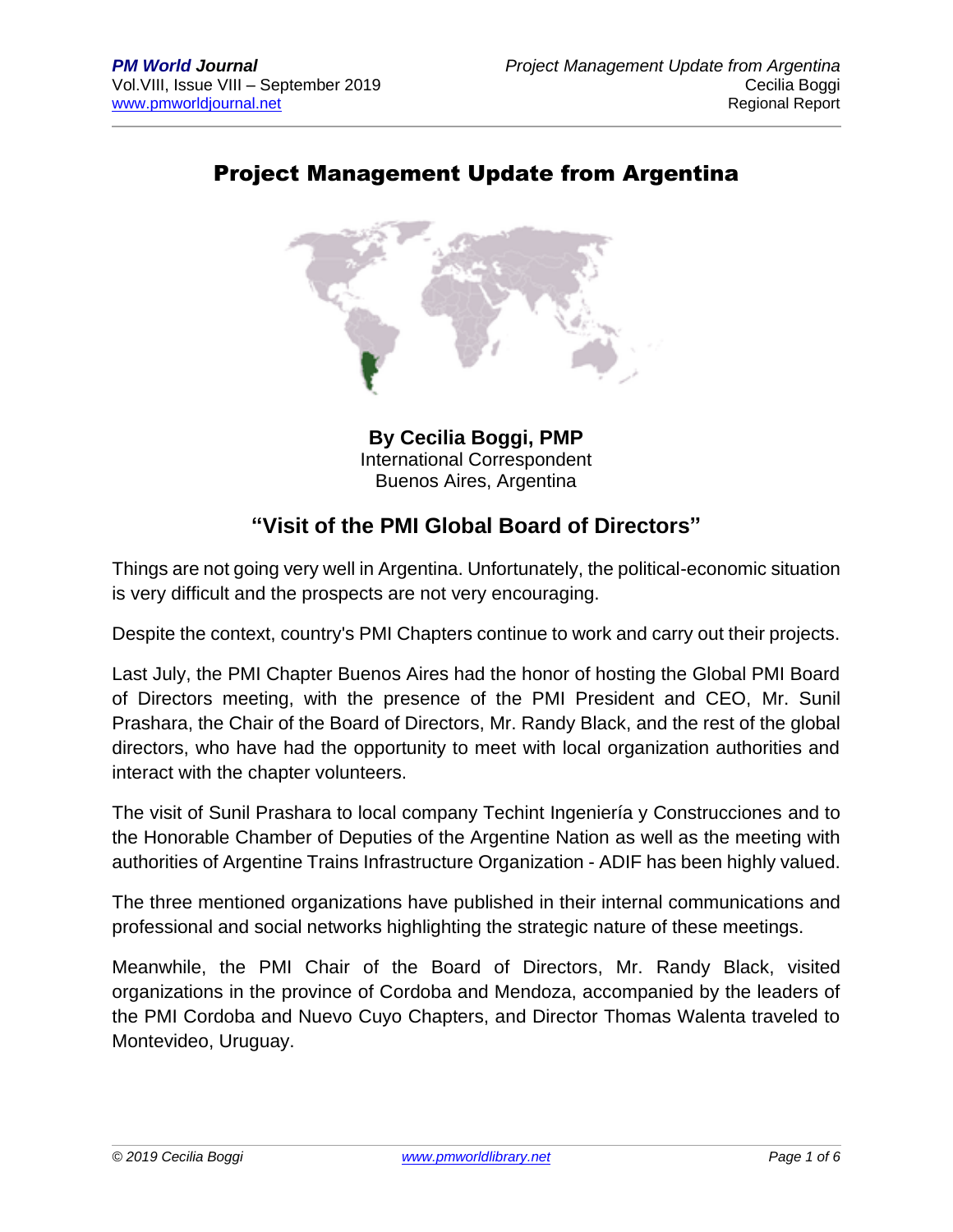These meetings have reinforced the commitment to quality in project management carried out by the aforementioned organizations in our region and serve as an example for many others.

The agenda also included two receptions with leaders and volunteers of the PMI Buenos Aires Chapter, held in a beautiful palace with tango music in background.



*Photo: President and CEO of PMI, Sunil Prashara and Chair of Board of Directors, Randy Black at Reception with PMI Buenos Aires Chapter leaders*

It is worth highlighting the camaraderie and the warmth with which these meetings were held that do so well to volunteers from remote countries, as is the case in Argentina.

The visit have had also some time for some tourism, and local volunteers have officiated as tourist guides taking the directors to the typical places of Buenos Aires City, such as the Plaza de Mayo in front of the Casa Rosada (the Government House of Argentina), the historic neighborhood of immigrants "La Boca", with its street "Caminito" and the antique flea market in the neighborhood of San Telmo, and then, have lunch in a typical meat restaurant in Argentina.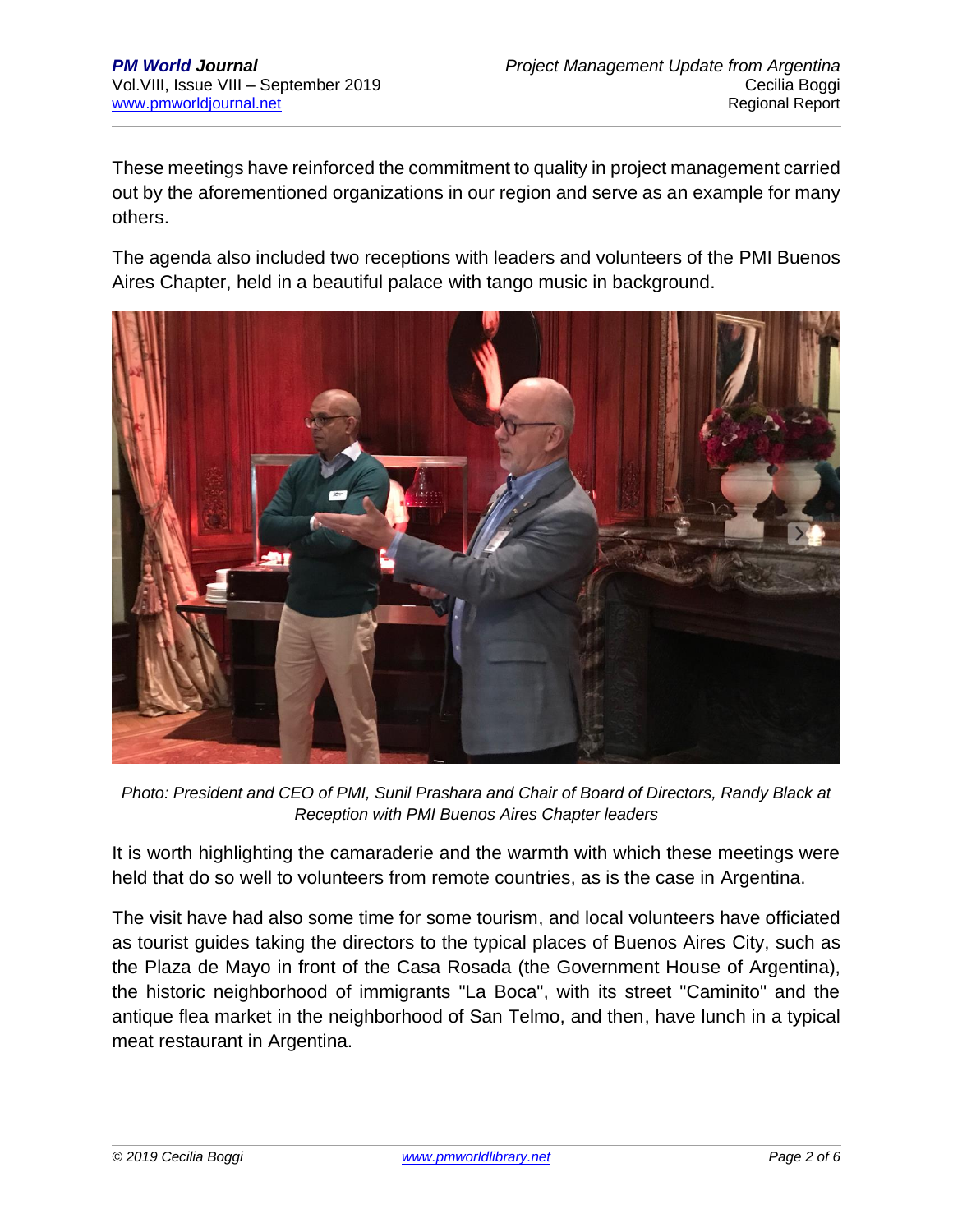

*Foto: Adriana Cibelli, Director of PMI Buenos Aires Chapter with PMI Directors Davidson Frame, Caty LaTona and her husband Tony, Beth Parleton y Chair of Board of Directors, Randy Black at "Caminito" Street in La Boca, Buenos Aires.*

In the same month of July, the so-called "REMA", Region Meeting Argentina, was held in the City of La Rioja, with the participation of the leaders of the three PMI Chapters of Argentina, with guests from the PMI Santiago de Chile Chapter. This meeting, organized by the PMI Nuevo Cuyo Chapter, La Rioja Branch, had also the participation of the Mentor of the Region, Gloria Folle and the Chapter Partner, Carlos Novello.

After the activities of the busy agenda of the meeting, there was some time for outdoor activities in the beautiful landscapes of the Andean province.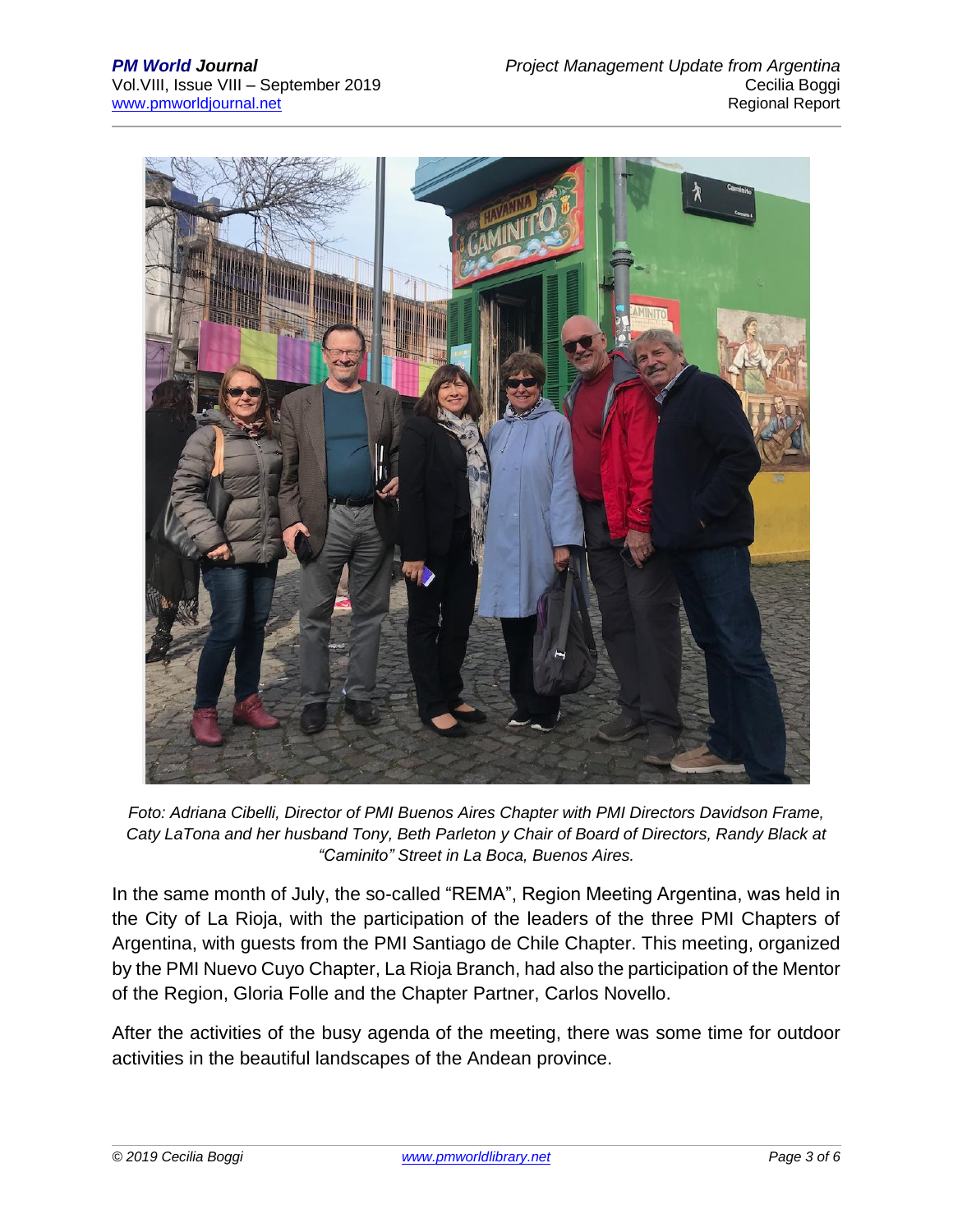Continuing with activities of the chapters, in September it will be held in the city of Buenos Aires an event that generates a high impact, both on the volunteers who collaborate with the organization, as well as the attendants. This event is the Social Project Management Day, organized jointly among a PMI chapter, in this case Buenos Aires Chapter, and the Inter-American Development Bank, with the aim of providing tools and advice on project management to foundations and Organizations that develop social projects.

On this occasion, the event will take place on Wednesday, September 18<sup>th</sup> from 9 a.m. to 5:30 p.m. at the General San Martín Cultural Center in the City of Buenos Aires. An audience of about 300 people is expected and the participation of 20 to 25 social projects in the workshops where PMPs volunteers will provide coaching to the organizations that develop them.

Also, in the City of La Plata, an event of similar characteristics will take place, although reduced in size and duration, on Thursday, September 19<sup>th</sup>.

Additionally, as every year at this season, the chapters are very enthusiastically organizing their international congresses within the framework of the renowned PMI Tour Cono Sur, which will take place in the cities of Mendoza, Córdoba, Rosario and Buenos Aires during the first days of November, and that will feature exhibitions by the Director of the Board of Directors of PMI Global, Roberto Toledo.

Meanwhile, members meetings of the chapters and convening meetings of Communities of Interest of PMI Buenos Aires Chapter continue, which make many people approach and know the activities of PMI.

Despite the situation that this beautiful country is going through, the activities that are being carried out show that PMI volunteers do not give up their efforts to create a better world for everyone.

More information about local Project Management events, enter the sites **PMI Buenos Aires Argentina Chapter** *[website](http://www.pmi.org.ar/index.php)*, **PMI Nuevo Cuyo Argentina Chapter** *[website](http://www.pminuevocuyo.org/)*, **PMI Cordoba Potential Chapter** *[website](http://pmicordoba.org/)*.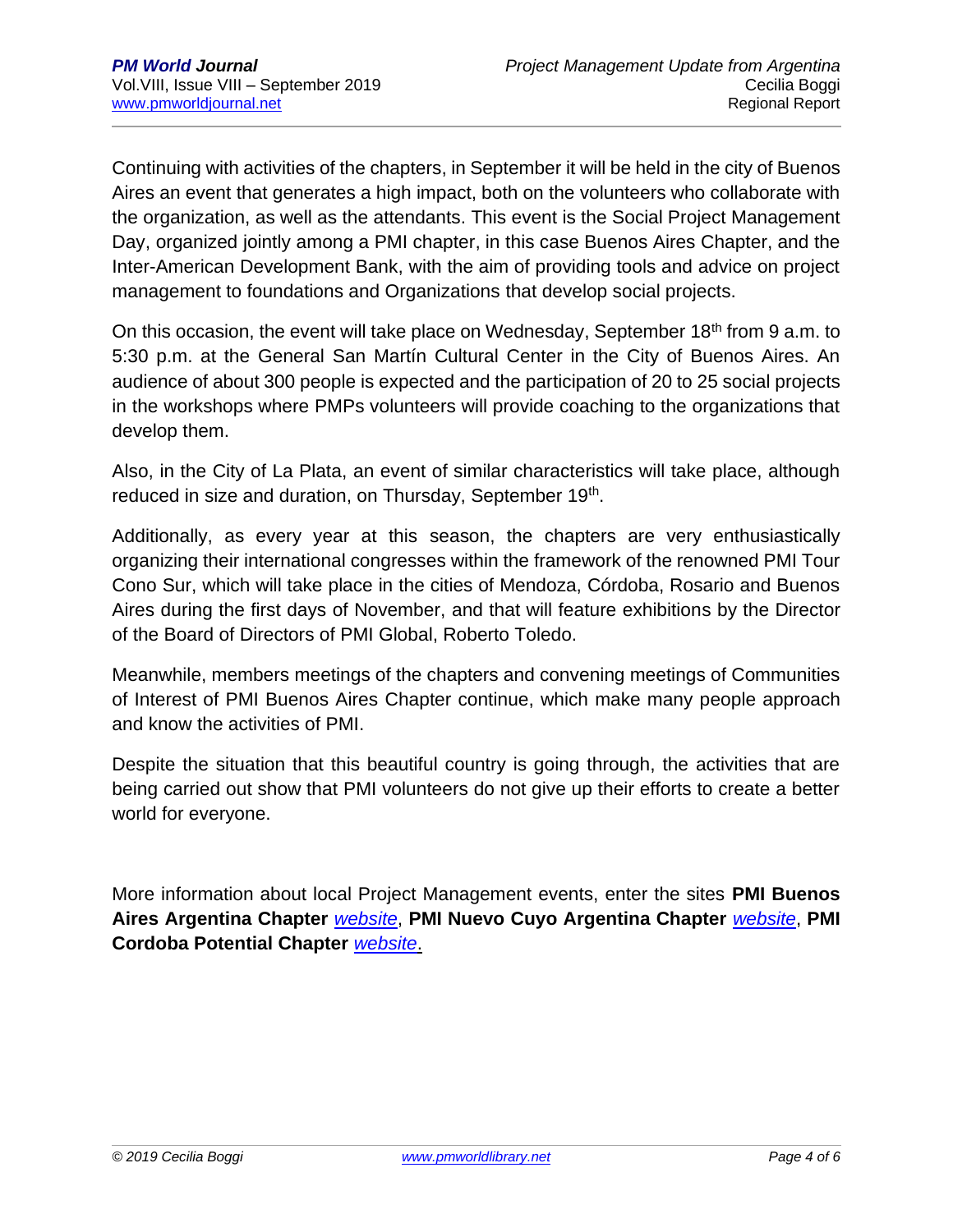#### About the Author

## **International Correspondent**



# **CECILIA BOGGI**

Buenos Aires, Argentina

**Cecilia Boggi**, MBA, PMP, CSM is founder and Executive Director of activePMO, giving consulting services and training in Project Management and Leadership skills in Argentina and Latin America.

Graduated in Computer Science from Universidad de Buenos Aires, Argentina, she has managed software development projects and PMO implementation projects for more than 25 years both in the government and private sector, in different countries in Latin America.

Cecilia has an Executive Master in Business Administration from the Universidad Francisco de Vitoria, Spain and also has graduated from an Executive Program in Business Management at Universidad del CEMA, Argentina. She holds the Project Management Professional (PMP®) credential since 2003, is certified as SDI Facilitator from Personal Strengths©, is a Professional Executive Coach accredited by Association for Coaching, UK, PMO-CP from PMO Global Alliance, Certified Scrum Master (CSM) form Scrum Alliance and alumni of the PMI Leadership Institute Master Class 2012.

Ms. Boggi is Past President of the PMI Buenos Aires Argentina Chapter, and is a founding member of the PMI Nuevo Cuyo Chapter and PMI Santa Cruz Bolivia Chapter. She was PMI's Mentor for Region 13, Latin America South, for the years 2014-2017. Cecilia participated in the development of PMI's PMBOK® Guide 5th Edition, leading the Chapter 9, Human Resource Management, content team; she is professor of Project Management and Leadership in some Universities and Business Schools in Latin America.

*To view other works by Cecilia Boggi, visit her author showcase in the PM World Library at [http://pmworldlibrary.net/authors/cecilia-boggi/.](http://pmworldlibrary.net/authors/cecilia-boggi/)*